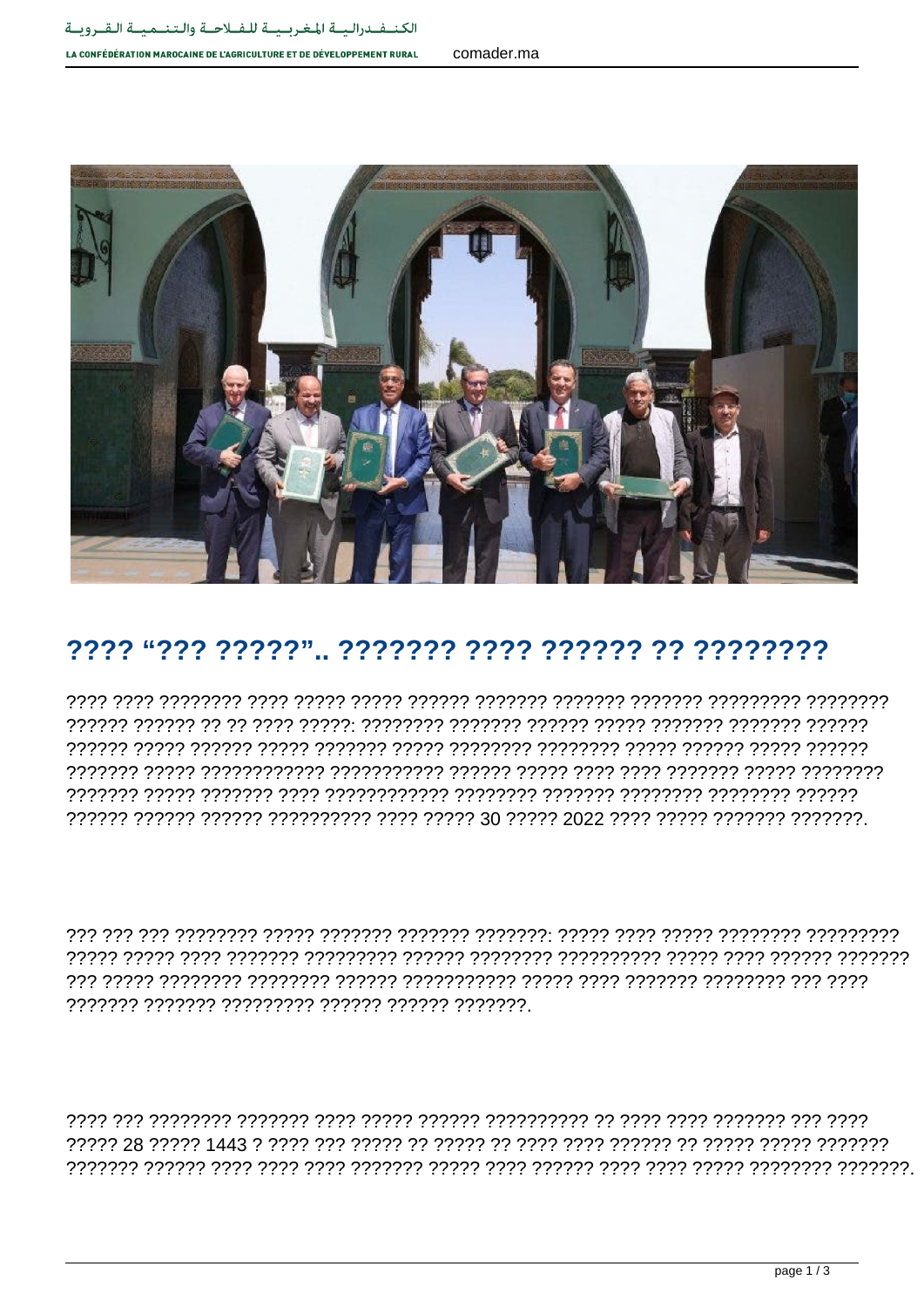comader ma

222222 2222 24 225 222222 2022

, הדרדרדרך רדרדרדר דרדרדר דרדרדר רדרדרדר דרדרדר דרדרדר דרדרד רדרדרדר דרדרדר דרדרד דרדרד 

רמממ מממ הממממ מממ מממ ממממממממי המממממ מממממממ המממממי המממממי הממממממ 

77 77777777 77777 777777

רור וררורורורור רררר רר ררורורר רר ררורורור ררורורר ררורור ררר ררורור ררורורור ררורור רורור ר 

<u>רוללוללולל ליוללולל ליוללולל לי ליוללולל ליולל ליוללולל ליוללול ליולל ליולל ליוללולל ליוללוללול</u> רמממ הממממממי מממ המממממי מממי הממממי מממי מממממי מממממי הממממי מממי מממי